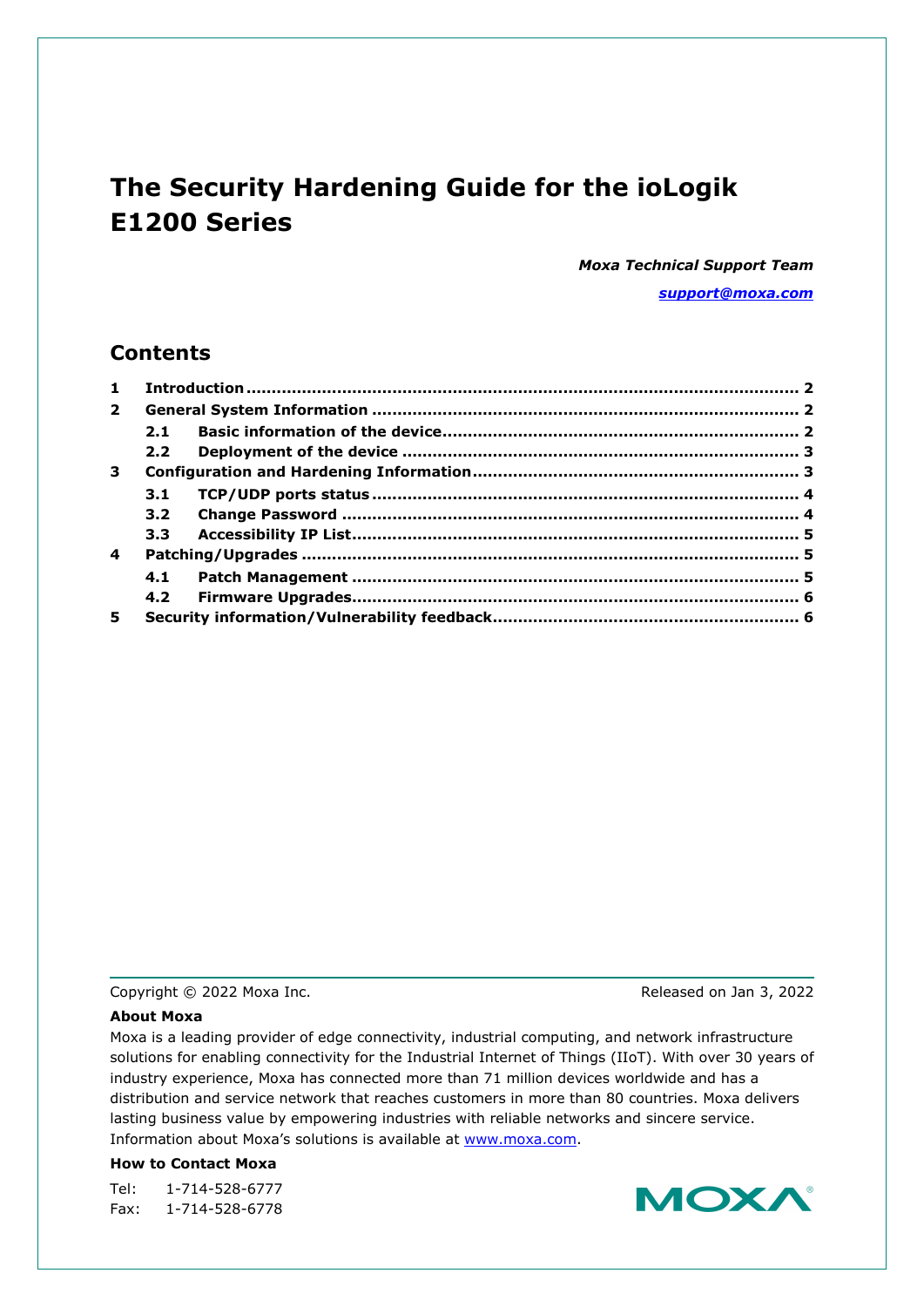## <span id="page-1-0"></span>**1 Introduction**

This document provides guidelines on how to configure and secure the ioLogik E1200 Series. We highly recommend that you follow the steps in this document, as they are best practices for security in most applications. We also highly recommend that you review and test the configurations thoroughly before implementing them in your production system to ensure that your application is not negatively affected.

# <span id="page-1-1"></span>**2 General System Information**

## <span id="page-1-2"></span>**2.1 Basic information of the device**

| Model                | <b>Function</b> | <b>Operating System</b>                          | <b>Firmware Version</b> |
|----------------------|-----------------|--------------------------------------------------|-------------------------|
| ioLogik E1200 Series | Remote I/O      | Embedded configurable<br>operating system (eCos) | Version 3.2             |

The ioLogik E1200 Series supports the most often-used protocols for retrieving I/O data, making it capable of handling a wide variety of applications.

The ioLogik E1200 Series supports six different protocols: Modbus TCP, EtherNet/IP, and Moxa AOPC for OT engineers, and SNMP, RESTful API, and Moxa MXIO library for IT engineers. The ioLogik E1200 Series retrieves I/O data and converts the data to any of these protocols simultaneously, allowing your applications to get connected easily and effortlessly.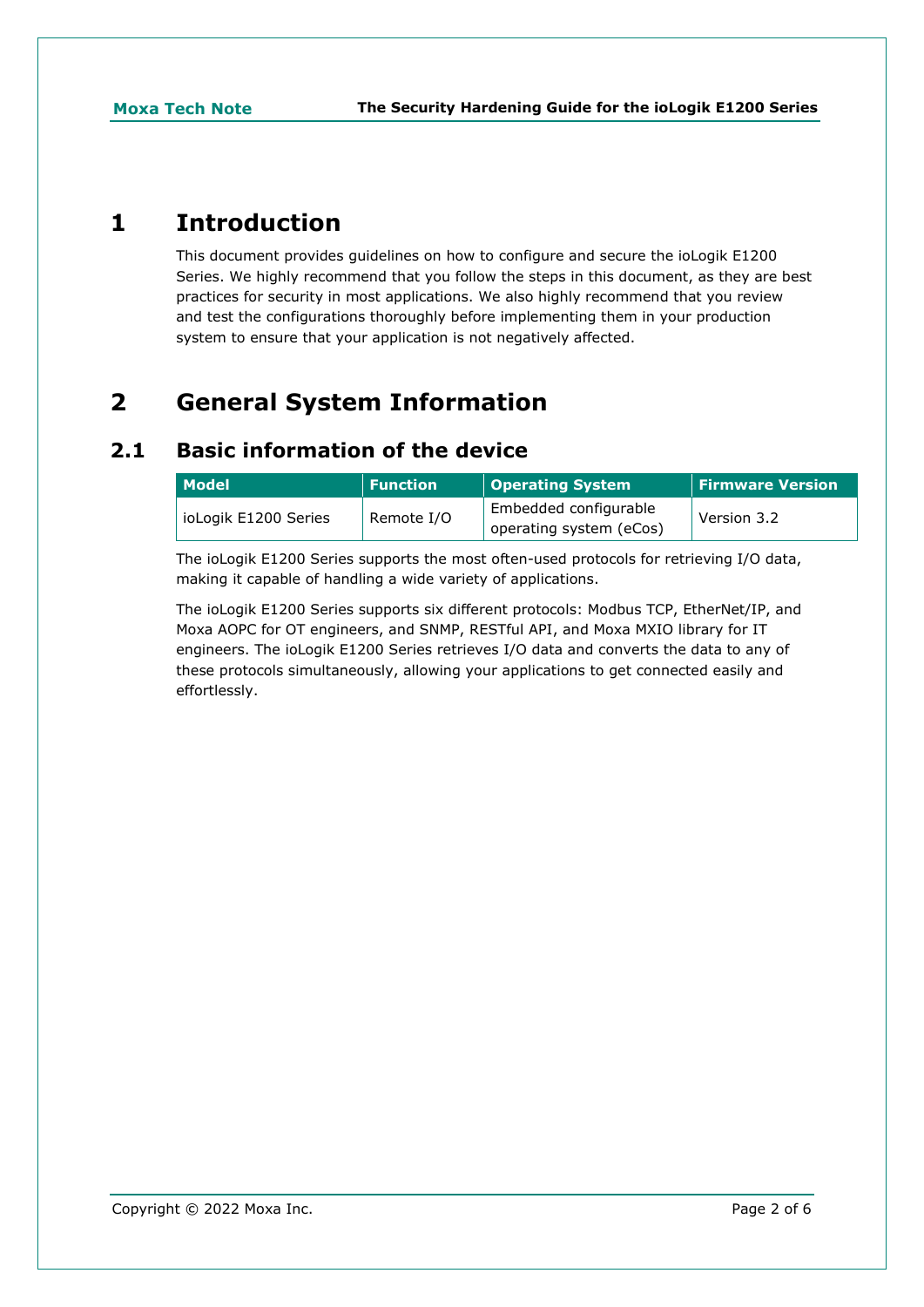## <span id="page-2-0"></span>**2.2 Deployment of the device**

Deploy the ioLogik E1200 Series behind a secure firewall network that has sufficient security features in place to ensure that your networks are safe from internal and external threats. Make sure that the physical protection of the ioLogik E1200 Series devices and/or the system meet the security needs of your application. Depending on the environment and the threat situation, the form of protection can vary significantly.



# <span id="page-2-1"></span>**3 Configuration and Hardening Information**

Log in the device by entering the default IP address in the web console. Once you have successfully logged in, a notification will pop up to remind you to change the password. The snapshot below is the GUI for the web console.

To protect your system, remember to set the password after entering the ioLogik E1200 web console.

| Message from webpage                                                                                                                        |  |
|---------------------------------------------------------------------------------------------------------------------------------------------|--|
| WARNING!<br>It is recommended to change default password as it is a<br>security risk.<br>Please change the password to protect your system. |  |
| ок                                                                                                                                          |  |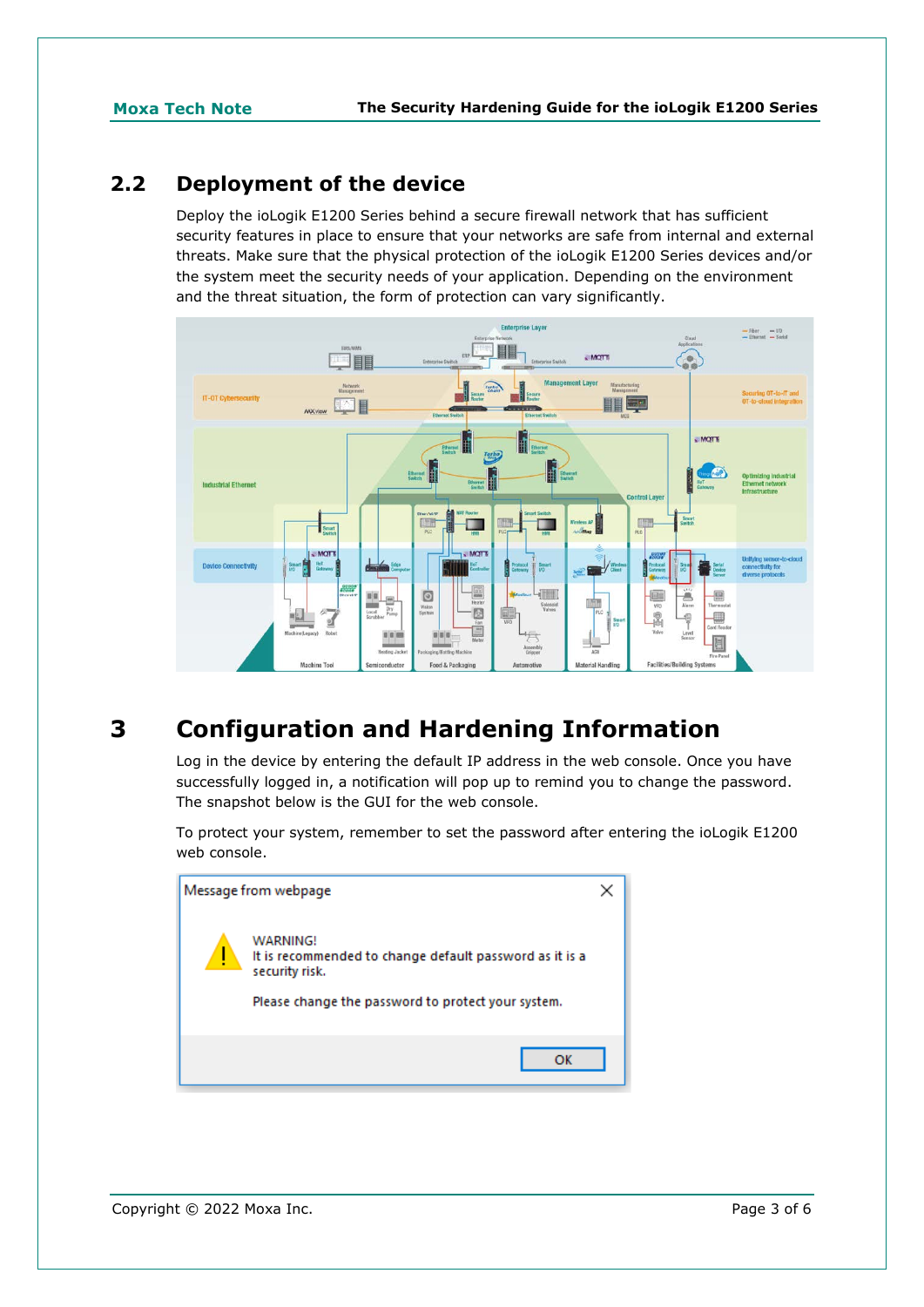## <span id="page-3-0"></span>**3.1 TCP/UDP ports status**

Please refer to the table below for all the ports, protocols, and services that are used to communicate between ioLogik E1200 Series and other devices.

#### **ioLogik E1200 Network Port Usage**

| <b>Port</b> | <b>Type</b> | <b>Usage</b>                     |
|-------------|-------------|----------------------------------|
| 68          | <b>UDP</b>  | BOOTP/DHCP                       |
| 69          | <b>UDP</b>  | Export/import configuration file |
| 80          | <b>TCP</b>  | Web console service              |
| 161         | <b>UDP</b>  | <b>SNMP Agent</b>                |
| 502         | <b>TCP</b>  | Modbus/TCP communication         |
| 2222        | <b>UDP</b>  | EtherNet/IP implicit message     |
| 4800        | <b>UDP</b>  | Auto search                      |
| 9020        | <b>TCP</b>  | Peer-to-peer (default)           |
| 9200        | <b>TCP</b>  | ioLogik 2500's expansion         |
| 10124       | <b>TCP</b>  | Configuration port (ioSearch)    |
| 44818       | <b>TCP</b>  | EtherNet/IP explicit message     |

## <span id="page-3-1"></span>**3.2 Change Password**

By default, you can access the device by entering the default IP address in the web console. To change the password, please log in to the web console and select **Main Menu Change Password**. The snapshot below is the GUI for the web console.

#### **Change Password**

| Password (4 to 16 characters long) |  |
|------------------------------------|--|
| Old password:                      |  |
| New password:                      |  |
| <b>Retype password:</b>            |  |

Submit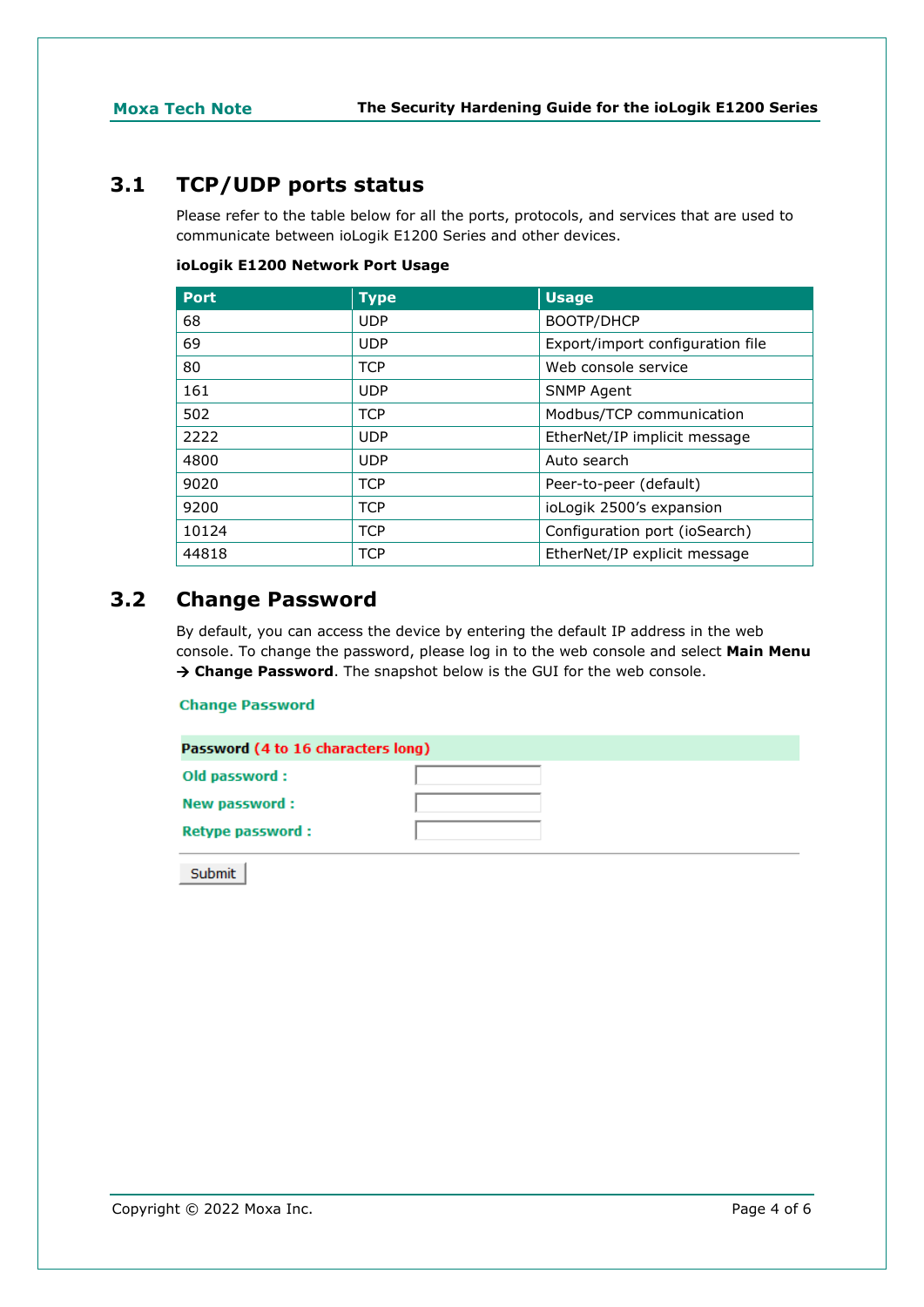## <span id="page-4-0"></span>**3.3 Accessibility IP List**

The ioLogik E1200 Series has a feature that adds or blocks the IP addresses of remote hosts to prevent unauthorized access to the remote I/O. That is, if a host's IP address is in the Accessibility IP List, then the host will be allowed to access the ioLogik E1200 Series. To configure it, please log in to web console and select **Main Menu System Management**  $\rightarrow$  **IP Accessibility**. The snapshot below is the GUI for the web console.

#### **Accessibility IP List**

 $\Box$  Enable the accessibility IP List (if unchecked, all connection requests will be accepted.)

|    | <b>No. Enable IP Address</b> | <b>Netmask</b> |
|----|------------------------------|----------------|
|    | 0.0.0.0                      | 255,255,255.0  |
| 2  | 0.0.0.0                      | 255.255.255.0  |
| з  | 0.0.0.0                      | 255.255.255.0  |
| 4  | 0.0.0.0                      | 255.255.255.0  |
| 5  | 0.0.0.0                      | 255.255.255.0  |
| 6  | 0.0.0.0                      | 255.255.255.0  |
|    | 0.0.0.0                      | 255.255.255.0  |
| 8  | 0.0.0.0                      | 255.255.255.0  |
| 9  | 0.0.0.0                      | 255.255.255.0  |
| 10 | 0.0.0.0                      | 255.255.255.0  |
|    |                              |                |

Submit

# <span id="page-4-1"></span>**4 Patching/Upgrades**

### <span id="page-4-2"></span>**4.1 Patch Management**

Regarding patch management, Moxa releases version enhancements with detailed release notes annually.